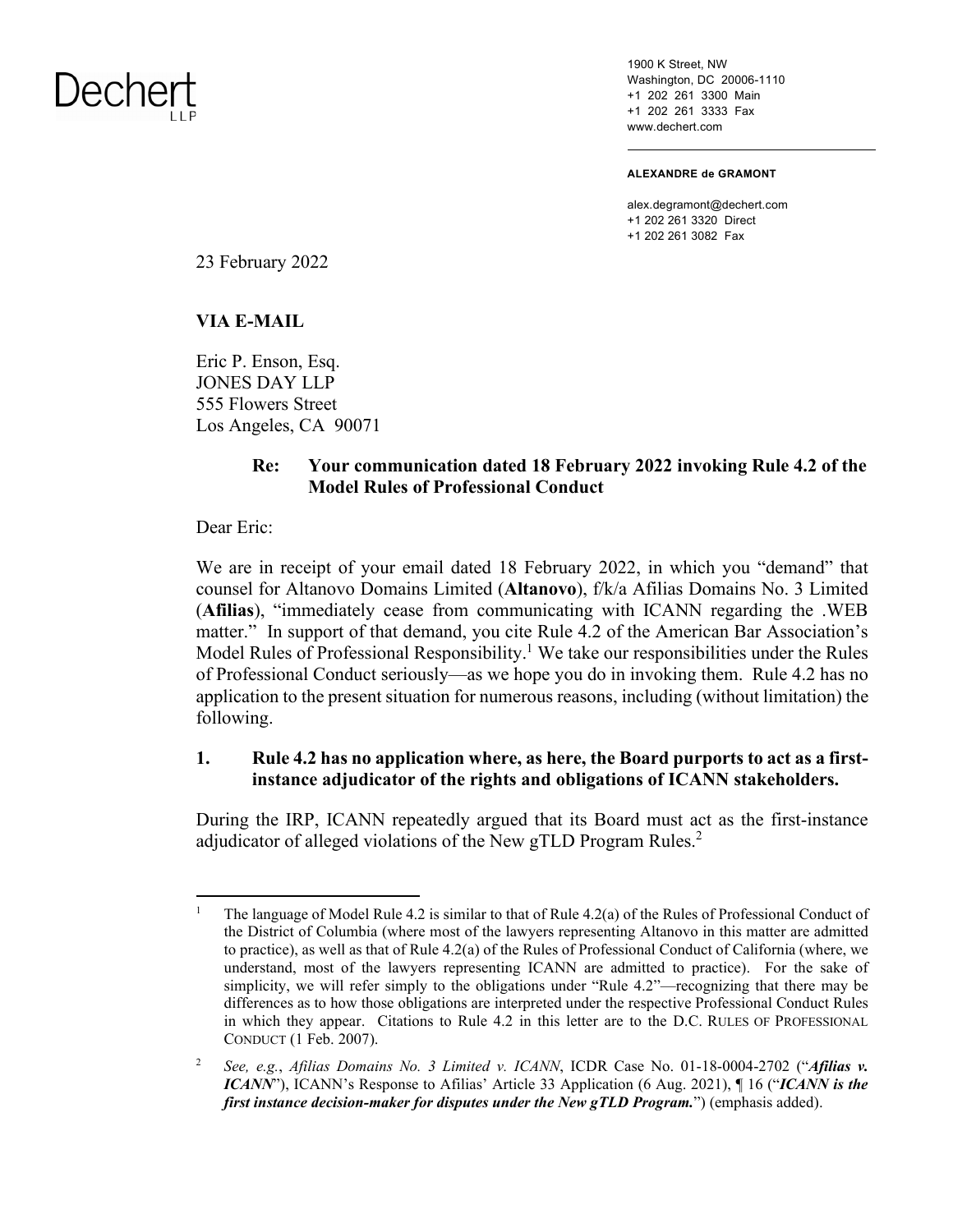Eric P. Enson, Esq. 23 February 2022 Page 2

The IRP Panel agreed with ICANN on this issue—to the extent the Panel determined that the "serious" and "legitimate" questions raised by Altanovo are "better left, in the first instance," to ICANN—"subject to the ultimate independent review of an IRP Panel[.]"<sup>3</sup>

Accordingly, in the *dispositif* of its Final Decision, the Panel ruled that ICANN's "*Board*" must "consider" and "pronounce" on these questions in the first instance—after having "considered the opinion of the Panel in this Final Decision[.]"<sup>4</sup>

ICANN's Board is not acting here as a "person" "represented by another lawyer in the matter." Rather, the Board is—at ICANN's insistence—acting as the adjudicative body that will *decide* this matter in the first instance. ICANN—having demanded that its Board be allowed independently to decide the rights and obligations of ICANN's stakeholders in the first instance—cannot now seek to have its counsel block one of the stakeholders from communicating directly to the Board.

Rule 4.2 has no application to communications to the Board by counsel for stakeholders whose rights and obligations the Board is now determining as a first-instance decision maker.

### **2. The invocation of Rule 4.2 is contrary to ICANN's processes and practices.**

Our letters to the Board are expressly authorized by ICANN's processes and practices, including ICANN's "Correspondence Process." According to the "Correspondence Process Handbook," as published on ICANN's website:

> The Correspondence process was created *to support ICANN's commitment to operate in an open and transparent manner in regard to written communications to the ICANN Board* and the ICANN organization. The process provides a centralized, standard and consistent manner in which to accept, process, and respond to letters received from external sources and track outgoing letters. *As part of our commitment to transparency, ICANN publishes*

<sup>3</sup> *Afilias v. ICANN*, Final Decision (20 May 2021), ¶ 299.

<sup>4</sup> *Afilias v. ICANN*, Final Decision (20 May 2021), ¶ 413(5) (emphasis added).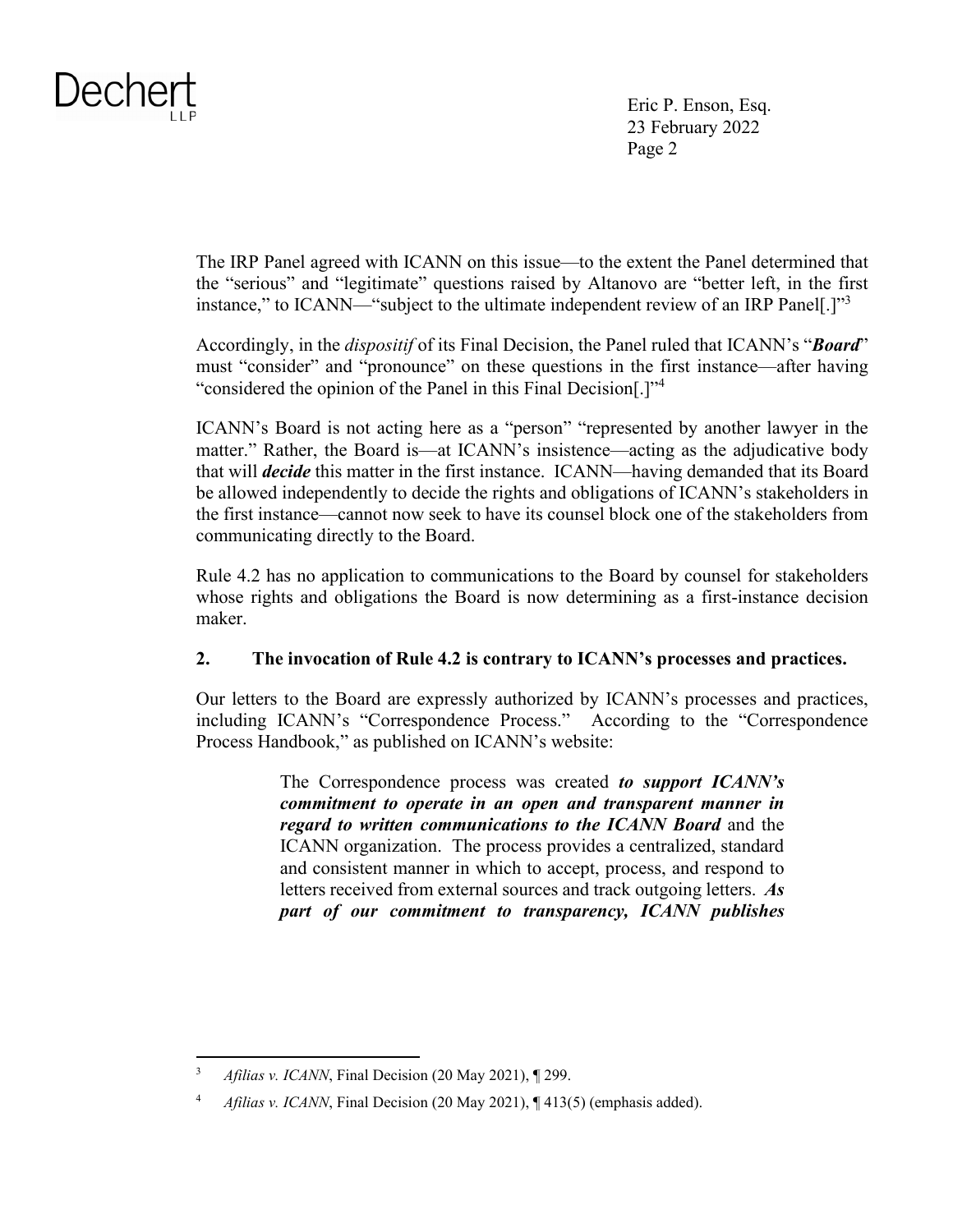

Eric P. Enson, Esq. 23 February 2022 Page 3

### *applicable written communications to the public Correspondence page* ...."<sup>5</sup>

The Handbook further states: "A letter or piece of correspondence *can be received by any person … within the ICANN organization or the ICANN Board*."<sup>6</sup> There are no applicable exceptions here.

ICANN must therefore treat Altanovo in the same manner as any other ICANN stakeholder who is entitled to correspond directly to the Board—and must do so consistently.<sup>7</sup> For the reasons stated above, that is particularly so where the Board is purporting to act as the firstinstance adjudicator of Altanovo's rights and obligations under the New gTLD Program and where (as discussed below) ICANN does not appear to have made any objection when counsel for Verisign and NDC recently corresponded directly to the Board concerning .WEB.

### **3. ICANN is invoking Rule 4.2 in a manner that discriminates against Altanovo and in favor of Verisign/NDC.**

For the reasons stated above, Rule 4.2 has no application to Altanovo's communications to the Board. Moreover, it is particularly troubling that ICANN's counsel is invoking Rule 4.2 in connection with communications from Altanovo when it did not do so against Verisign and NDC, when they recently communicated directly to the ICANN Board about .WEB.

<sup>5</sup> ICANN, Correspondence Process Handbook (6 Mar. 2018), p. 1, available at <https://www.icann.org/en/system/files/files/icann-correspondence-process-handbook-06mar18-en.pdf> (emphasis added) (last visited on 21 Feb. 2022).

<sup>6</sup> *Id*., p. 2 (emphasis added).

<sup>7</sup> During the IRP, we wrote directly to the Board on behalf of Altanovo (then Afilias) regarding the Interim Supplementary Procedures—without any complaint from ICANN or its counsel. ICANN posted that letter to its website. *See* Letter from A. Ali to ICANN Board of Directors (21 Dec. 2018), available at <https://www.icann.org/en/system/files/correspondence/ali-to-icann-board-21dec18-en.pdf>(last visited on 22 Feb. 2022). We wrote again directly to the ICANN Board on 15 March 2019 to request the Board to post and disclose transcripts and materials from an ICANN Board meeting. *See* Letter from A. Ali to the ICANN Board of Directors (15 Mar. 2019). Here, too, neither ICANN nor its counsel objected to that letter—because that letter (like our other letters to the Board) are specifically authorized by ICANN's practices and processes. Moreover, during the IRP, we also served DIDP requests directly on ICANN (as authorized by ICANN's DIDP procedure). And for the purposes of CEP, Jones Day specifically directed us to communicate directly with ICANN on these matters. That is consistent with the notion that ICANN is acting as the regulator (and here, the adjudicator) of the rights and obligations of stakeholders appearing before it.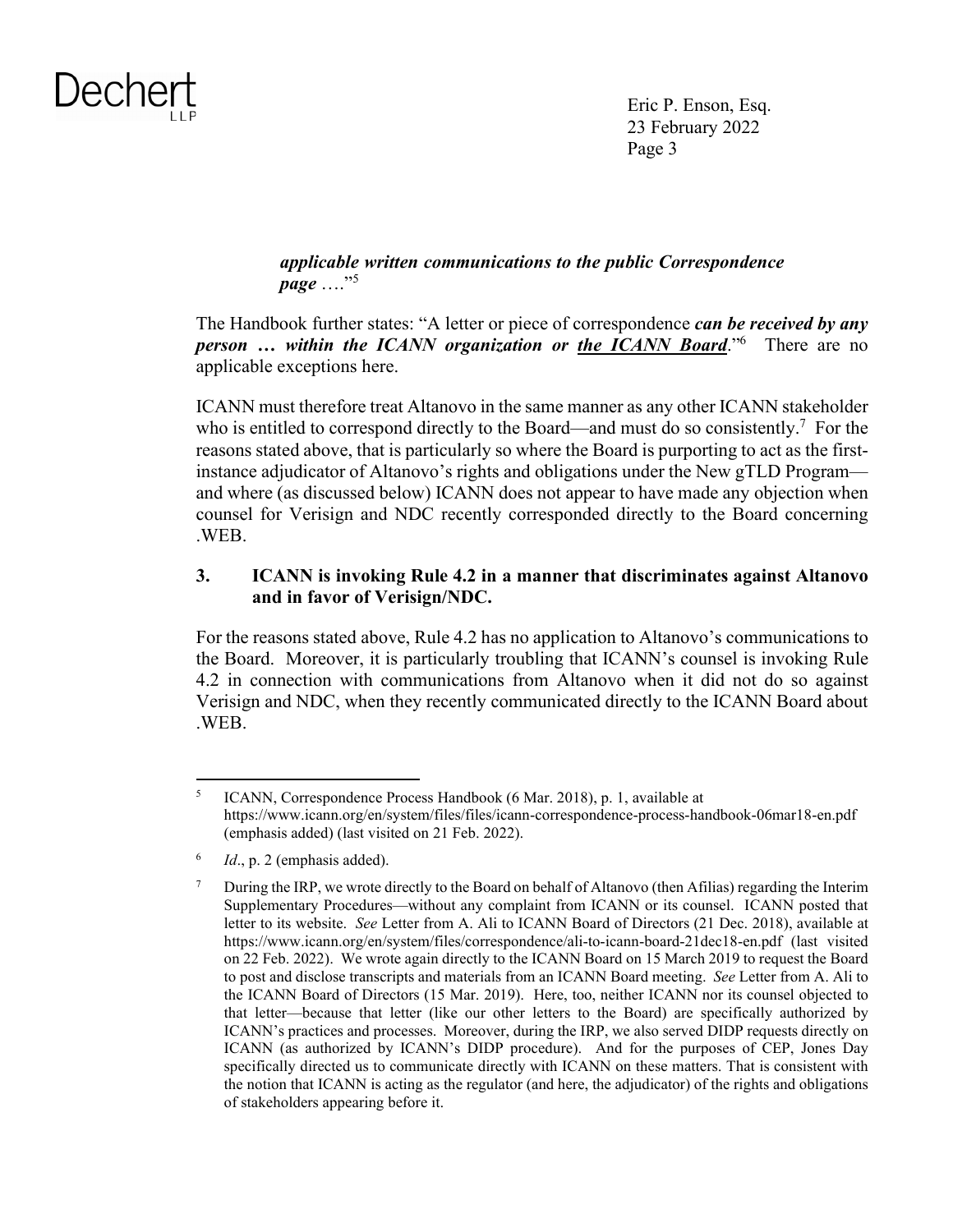Eric P. Enson, Esq. 23 February 2022 Page 4

As you will recall, Mr. Steven A. Marenberg—outside counsel for NDC—sent a letter dated 23 July 2021 directly to Mr. Maarten Botterman in his capacity as Chair of the ICANN Board.<sup>8</sup> Mr. Marenberg stated in the letter that he was sending it on behalf of both NDC and Verisign. On its face, the letter appears to have been emailed directly to Mr. Botterman. The letter restates the same bogus allegations of a "blackout" violation by Altanovo that Verisign and NDC asserted as "*Amicus curiae*" in the IRP proceedings (which Altanovo rebutted in those proceedings).

ICANN proceeded to publish Mr. Marenberg's 23 July letter to Mr. Botterman on its website in full (i.e., with no redactions to the letter's text) on 14 September  $2021$ .<sup>9</sup> Until that date, no one at Altanovo (including its counsel) was aware of it, given that Mr. Marenberg did not copy us when he sent the letter to Mr. Botterman in July 2021. Nor are we aware of anyone invoking Rule 4.2 (or raising any other objection) on behalf of ICANN with respect to Mr. Marenberg's letter to Mr. Botterman.

To respond to Mr. Marenberg's 23 July letter, we prepared a letter to Mr. Botterman and the Board dated 3 November 2021.<sup>10</sup> We did not, however, send our letter directly to Mr. Botterman. Instead, we sent it to Jones Day and asked for the letter to be forwarded to Mr. Botterman as Chair of the Board. We sent it care of Jones Day not because we were required to do so, but in the interest of transparency and as a courtesy to you as counsel.

More than two months later, with no response from Jones Day, we emailed you on 6 December 2021, asking if you had provided the letter and its exhibits to Mr. Botterman and the Board. You did not respond to that question.

In the meantime, ICANN finally posted our 3 November letter on its website on 23 December 2021 in highly redacted form—making numerous pages impossible to read. We then asked Jones Day for confirmation that you had provided the letter to Mr. Botterman and the ICANN Board in unredacted form. You did not respond. As a result, even today, we have no idea whether the Board has access to our 3 November letter beyond what is posted (in highly redacted form) on the ICANN website. As you will also recall, on 28

<sup>8</sup> *See* Letter from S. Marenberg to M. Botterman (23 July 2021), posted to ICANN website on 14 September 2021, available at [https://www.icann.org/en/system/files/correspondence/marenberg-to](https://www.icann.org/en/system/files/correspondence/marenberg-to-botterman-23jul21-en.pdf)[botterman-23jul21-en.pdf](https://www.icann.org/en/system/files/correspondence/marenberg-to-botterman-23jul21-en.pdf) (last visited 21 Fe. 2022).

<sup>9</sup> Interestingly, on the same day that ICANN posted Mr. Marenberg's letter to its website, Verisign published a "blog" on the Verisign website, written by an in-house lawyer at Verisign, making the same allegations and providing a link to Mr. Marenberg's letter.

<sup>10</sup> *See* Letter from A. Ali to M. Botterman (23 July 2021), posted to ICANN website on 14 September 2021, available at [https://www.icann.org/en/system/files/correspondence/ali-to-botterman-03nov21](https://www.icann.org/en/system/files/correspondence/ali-to-botterman-03nov21-en.pdf) [en.pdf \(](https://www.icann.org/en/system/files/correspondence/ali-to-botterman-03nov21-en.pdf)last visited on 21 Feb. 2022).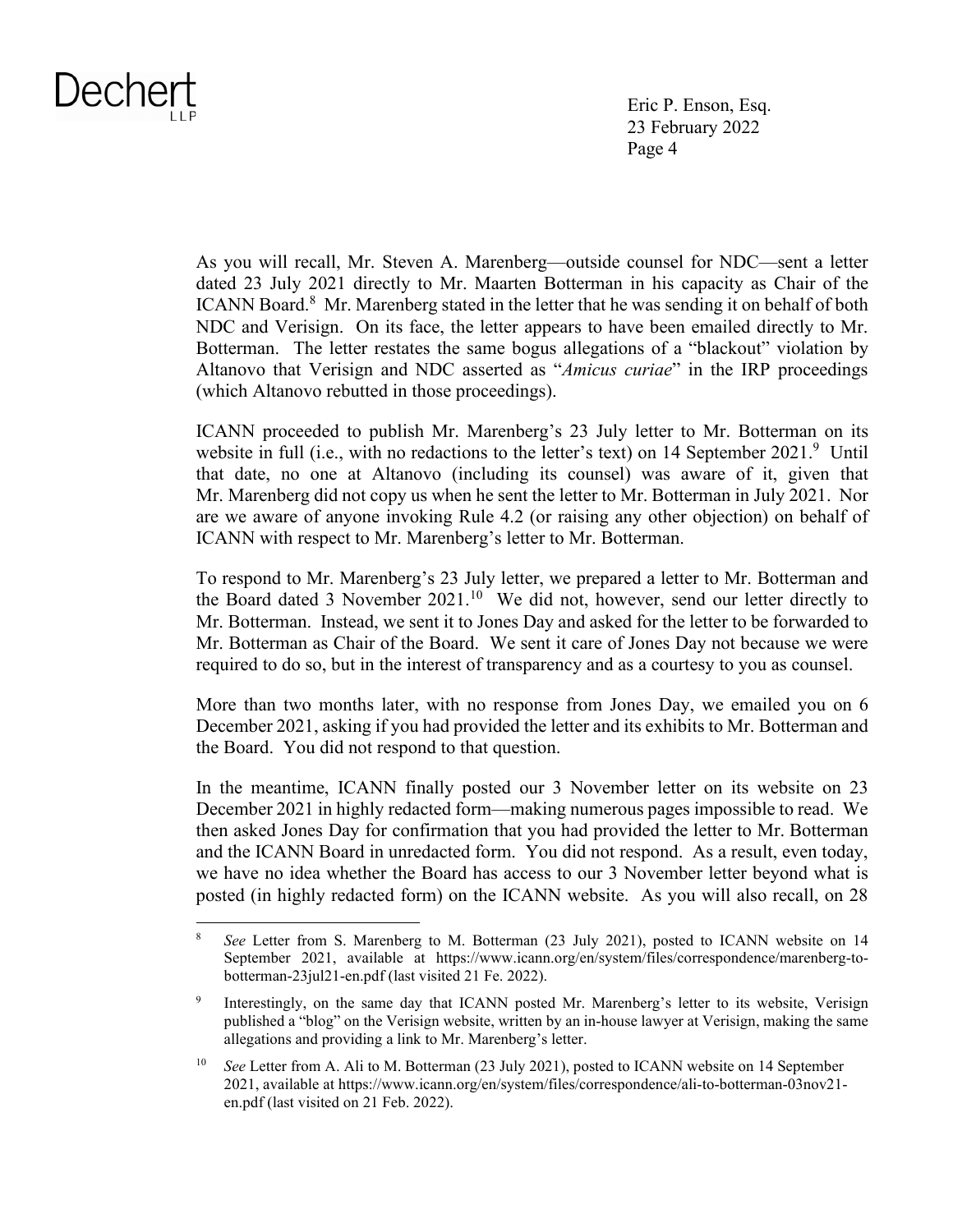Eric P. Enson, Esq. 23 February 2022 Page 5

May 2021, we wrote to Jones Day, specifically objecting to the numerous redactions made to the version of the IRP Panel's Final Decision as posted on ICANN's website.<sup>11</sup> We also never received a response to that letter.

In letters to Jones Day dated 20 December 2021 and 12 January 2022, we also asked for basic information as to how and when the Board intended to make its "first-instance" review and pronouncement on the questions raised by Altanovo concerning .WEB. You did not respond to those letters either. By our count, dating back to 28 May 2021, we have raised important issues concerning .WEB in correspondence to Jones Day in *five separate communications dating back over nine months*, including the letter that we sent to Mr. Botterman care of Jones Day. No one at Jones Day (or anyone else acting on behalf of ICANN) has responded to them.

Accordingly, with Jones Day having failed to respond to any of the communications set forth above—and still not knowing whether our 3 November letter has ever been provided to Mr. Botterman and the Board in unredacted form—we exercised our right under ICANN's "Correspondence Process" to write directly to the Board in a letter dated 11 February 2022. Among other things, we asked the Board to correct misstatements and omissions in the Board's Resolutions and Rationale dated 16 January 2022. Based on your failure to respond to any of our letters on similar issues over the past few months, we reasonably concluded that any letters addressed to you on these points would simply be ignored. Again, ICANN's Correspondence Process specifically authorizes stakeholders to write directly to the Board, as Mr. Marenberg did in his 23 July 2021 letter to Mr. Botterman on behalf of Verisign and NDC.

Under the circumstances, your invocation of Rule 4.2 regarding our correspondence to the ICANN Board is not only unfounded; it further demonstrates the disparate treatment which Altanovo has consistently suffered at the hands of ICANN's counsel and staff. That treatment dates back at least to the confidential communications between outside counsel for ICANN and Verisign in August 2016 (which we learned of only through discovery in the IRP) and the 16 September 2016 "Questionnaire" (which, as we also learned in the IRP, was drafted largely by ICANN counsel based on information provided by Verisign counsel in its confidential communications to you). $12$ 

<sup>&</sup>lt;sup>11</sup> Letter from A. Ali to J. LeVee (28 May 2021).

<sup>12</sup> *See Afilias v. ICANN*, Final Decision (20 May 2021), **[1]** 8, 315, 413(3) (describing the confidential communications between outside counsel for ICANN and Verisign in August 2016 and the 16 September 2016 Questionnaire and concluding that ICANN's conduct "violated [ICANN's] commitment, under the Bylaws, to operate in an open and transparent matter and consistent with procedures designed to ensure fairness.").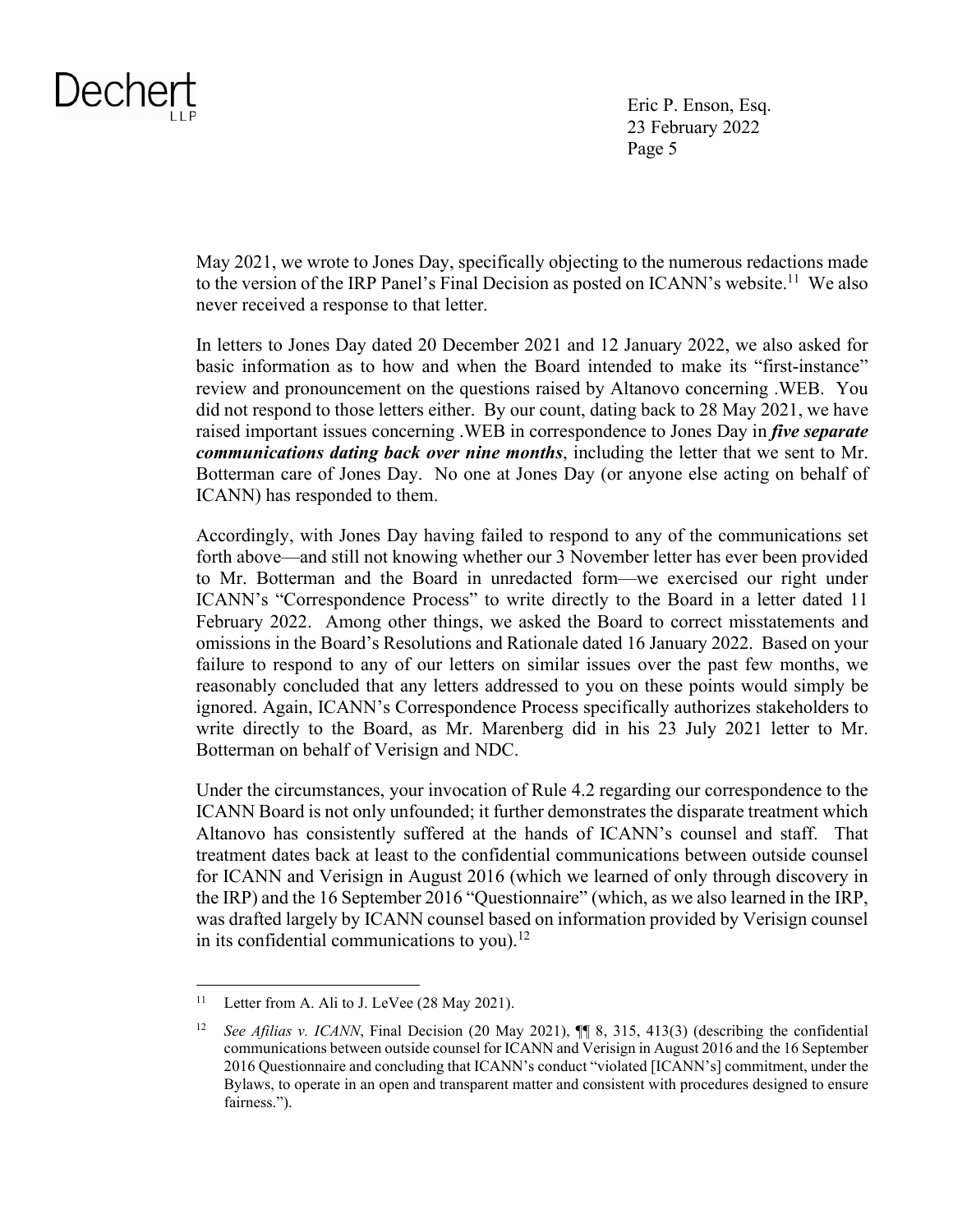Eric P. Enson, Esq. 23 February 2022 Page 6

### **4. The ICANN Board must make its first-instance decision independently.**

Rule 4.2 provides in relevant part that "[d]uring the course of representing a client, a lawyer shall not communicate or cause another to communicate about the subject of the representation *with a person known to be represented by another lawyer in the matter*[.]"<sup>13</sup> For the reasons stated above, Rule 4.2 is not applicable here.

Nonetheless, we are troubled by the premise of your 18 February email—which is that Jones Day is "representing" the ICANN Board in making its first-instance consideration and pronouncement on the questions raised by Altanovo concerning .WEB, and should therefore be able to act as a "gatekeeper" to the information provided to the Board as it makes its first-instance pronouncement.

We have great respect for you and your colleagues as disputes lawyers and advocates. But Jones Day—presumably at the direction and/or with the approval of ICANN's in-house legal team—took vigorous positions adverse to Altanovo on the very issues on which the Board will now consider and pronounce upon in the first instance. The entire premise on which the IRP Panel remanded these questions to *the Board* is that the Board will undertake its first-instance review independently, objectively, and fairly—without being advised by those who publicly advocated that Altanovo's concerns have no merit.

As the IRP Panel noted, ICANN asserted at the outset of the IRP that ICANN "ha[d] [already] evaluated [Altanovo's] complaints" and that the "time ha[d] therefore come for the auction results to be finalized and for .WEB to be delegated so that it can be made available to consumers."<sup>14</sup> In its Response to Altanovo's Amended IRP Request, ICANN asserted:

> As the party that made a significant financial investment in .WEB over two years ago, Verisign is determined to proceed pursuant to its agreement with NDC so that it can operate .WEB. *Afilias, on the other hand, is determined to use this proceeding to seize control of .WEB for itself – at a bid price set by this Panel – even though it did not prevail in the auction.* 15

<sup>&</sup>lt;sup>13</sup> D.C. RULES OF PROFESSIONAL CONDUCT (1 Feb. 2007), Rule  $4.2(a)$  (emphasis added).

<sup>&</sup>lt;sup>14</sup> *Afilias v. ICANN*, Final Decision (20 May 2021), ¶ 346 (quoting ICANN's Opposition to Afilias' Request for Emergency Panelist and Interim Measures of Protection (17 Dec. 2018), ¶ 3).

<sup>15</sup> *Afilias v. ICANN*, ICANN's Response to Amended IRP Request (31 May 2019), ¶ 10 (emphasis added).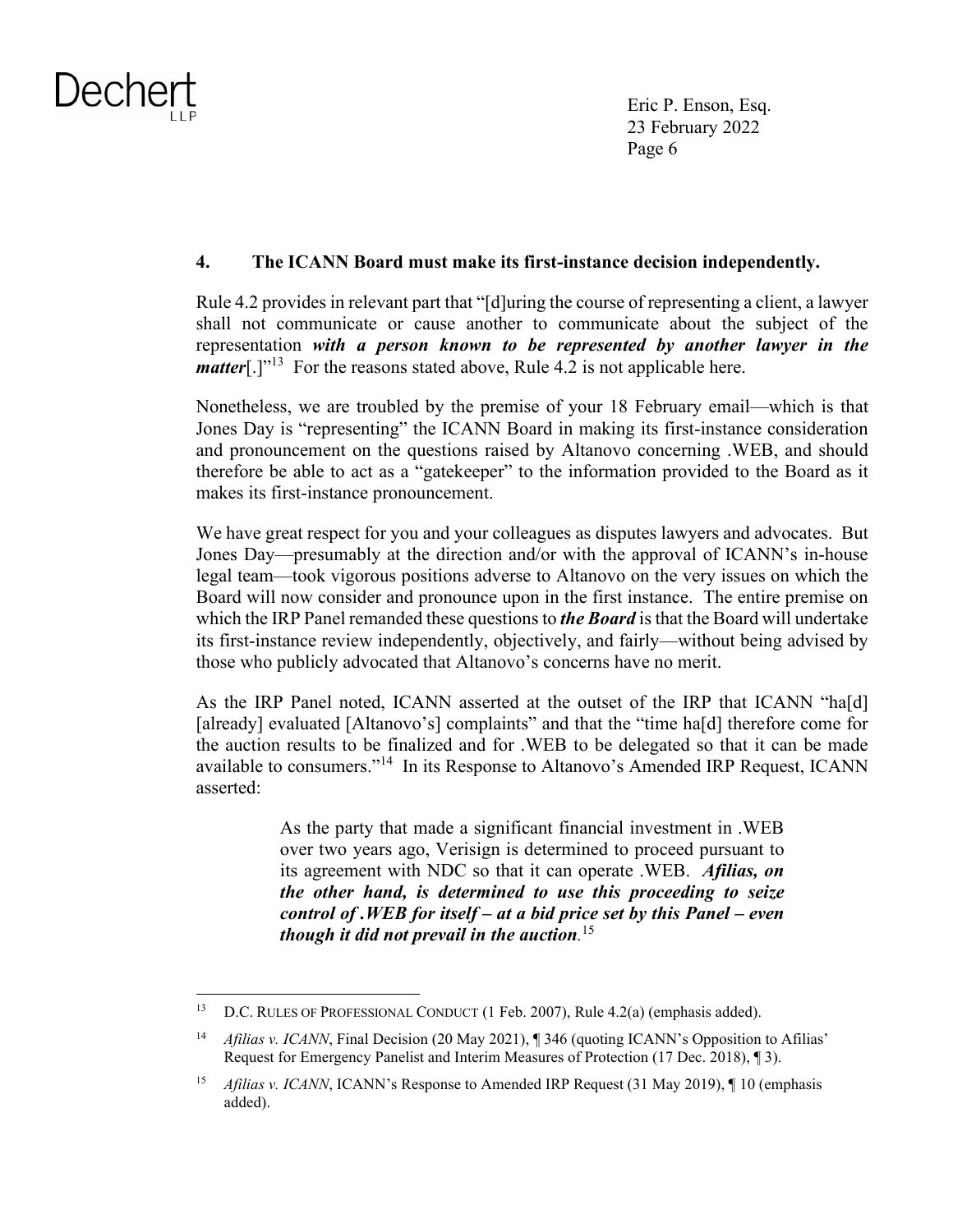Eric P. Enson, Esq. 23 February 2022 Page 7

Indeed, throughout the IRP, ICANN's counsel consistently argued that Altanovo's arguments concerning NDC's violations of the New gTLD Program had no merit—even as the IRP Panel found that the questions raised by Altanovo were "legitimate, serious, and deserving of [ICANN's] careful attention."<sup>16</sup>

It is neither reasonable nor plausible to expect that the Board will conduct its first-instance review in an independent, fair, and neutral manner if it is advised by the same counsel and Staff who made these manifestly biased arguments against Altanovo in the IRP. Nor it is fair to expect that those counsel and Staff will now retract the arguments they zealously advocated on ICANN's behalf in the IRP.

For all these reasons, we restate our objection to the involvement of any member of ICANN's Staff, in-house counsel or outside counsel in the independent assessment that the BAMC and Board must undertake pursuant to the IRP Panel's Final Decision.

And we reiterate our position that Rule 4.2 has no application to our communications to the Board as the first-instance adjudicator of Altanovo's complaints.

Very truly yours,

Acaule de Quent

Alexandre de Gramont Counsel for Altanovo Domains Limited, f/k/a Afilias Domains No. 3 Limited

cc: *Counsel for ICANN*  Mr. John Jeffrey Ms. Amy Stathos ICANN General Counsel's Office

> Mr. Jeffrey A. LeVee Mr. Steven L. Smith Mr. Eric P. Enson Ms. Kelly M. Ozurovich Jones Day LLP

<sup>16</sup> *Afilias v. ICANN*, Final Decision (20 May 2021), ¶ 300.